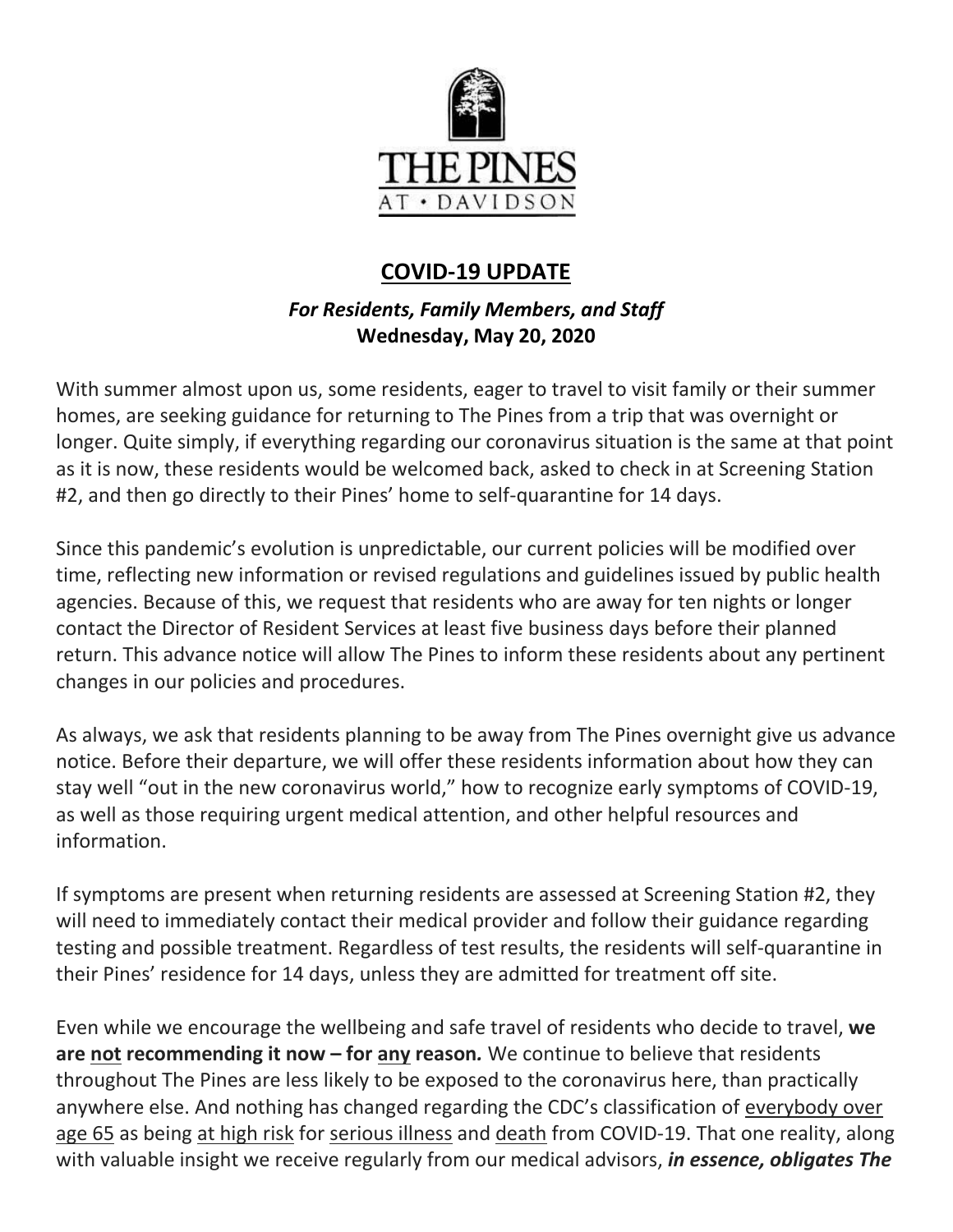*Pines to continue recommending - very strongly- that residents not leave campus for anything other than truly urgent and necessary medical reasons.*

We recognize that "quarantine fatigue" is causing restlessness and a feeling of confinement especially with the phased re-opening of businesses and recreational areas in our broader region. We will apprise you soon of plans to enhance available activities at The Pines to make the summer months here enjoyable, as we continue to provide services in ways that help keep all in our community as safe as possible.

### **No New COVID-19 Cases Since Our Last Update**

**Cumulative COVID-19 Cases at The Pines (5/20/20)\*** Health Center Residents: 7 cases Health Center Staff: 3 cases Non-Health Center Staff: 4 cases

\*These cases were reported in our last Update.

### **ADDITIONAL INFORMATION**

#### **Reminder: Recycling**

As a follow up to an earlier update about recycling, due to the current unusual circumstances, we continue to ask that residents not place meal delivery food containers into the recyclable bins. Our culinary team would like to use recyclable materials, but due to the inconsistent availability from suppliers, we have to regularly adjust our inventory and not all pieces are recyclable. We will adjust our practices as circumstances allow. Also, while our contracted service picks up trash several times a week, recyclables are picked up just once a week. Thank you to all for your continued understanding.

#### **"The Gardenias Are Beginning to Pop Out!"**



Thank you, Bill Reinke, for sharing this photo from our campus of gardenias touched by the recent rain.